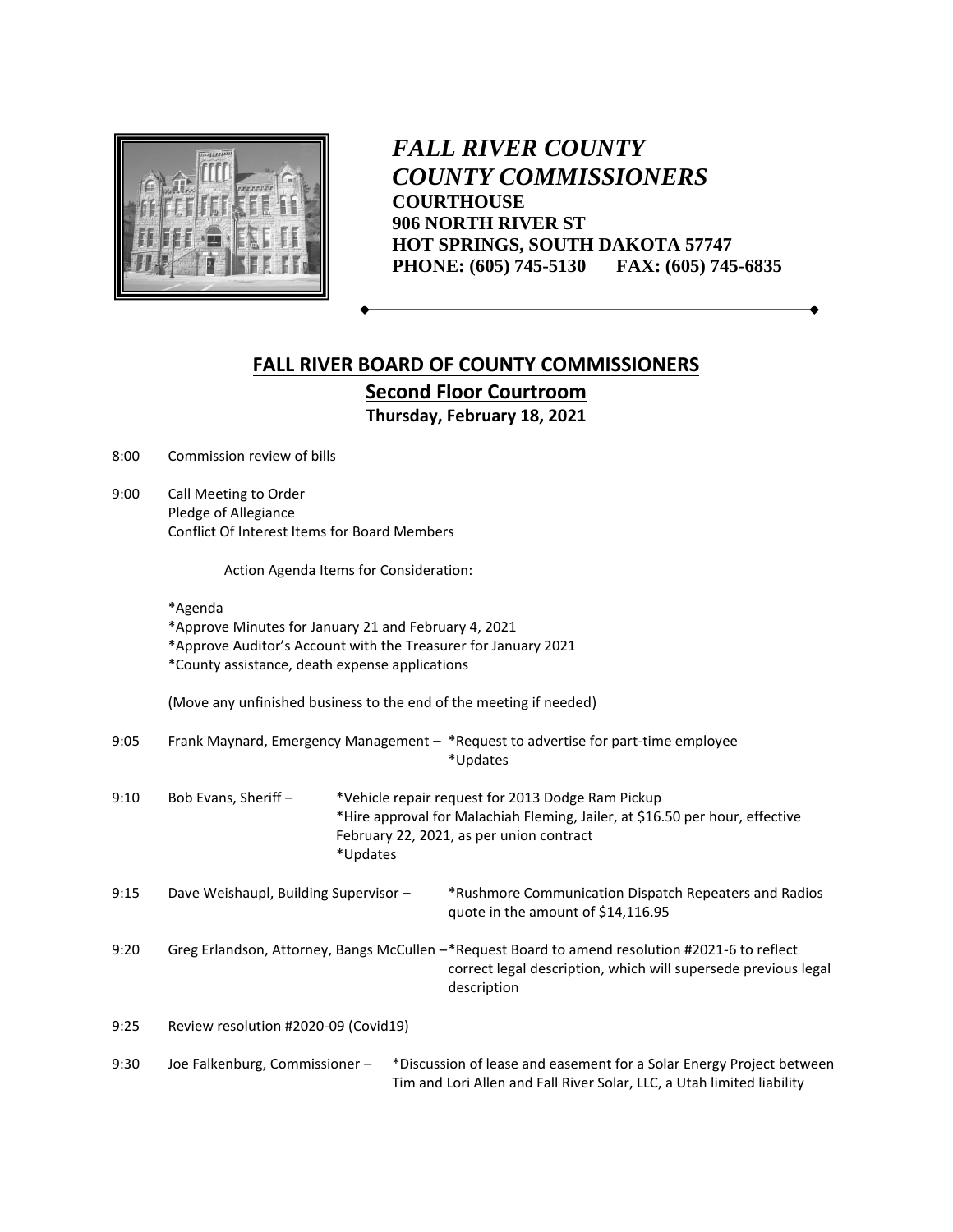|       |                                        |  | company<br>*Support SB 100 and SB 111 to agenda<br>*As a commission, we want to firmly object to the idea recently put<br>forth by Bill Gates, that wealthy countries should change to eating<br>100% synthetic beef to address climate change.<br>*Request to deed Ezernack property back to Fall River County                                                                                                                                                                                                                                                                                                                                                                            |  |  |  |  |
|-------|----------------------------------------|--|--------------------------------------------------------------------------------------------------------------------------------------------------------------------------------------------------------------------------------------------------------------------------------------------------------------------------------------------------------------------------------------------------------------------------------------------------------------------------------------------------------------------------------------------------------------------------------------------------------------------------------------------------------------------------------------------|--|--|--|--|
|       |                                        |  |                                                                                                                                                                                                                                                                                                                                                                                                                                                                                                                                                                                                                                                                                            |  |  |  |  |
|       |                                        |  |                                                                                                                                                                                                                                                                                                                                                                                                                                                                                                                                                                                                                                                                                            |  |  |  |  |
| 9:35  | City of Edgemont $-$                   |  |                                                                                                                                                                                                                                                                                                                                                                                                                                                                                                                                                                                                                                                                                            |  |  |  |  |
| 9:40  | Randy Seiler, Highway Superintendent - |  | *Fuel Transfers for Courthouse, Sheriff and Weed and Pest<br>*2/24/2020 Fuel Quotes<br>800 Gal Propane<br>\$1.25/gallon<br>Hi-D-Way<br>Nelson's<br>\$1.75/gallon<br>\$1.80/gallon<br>CBH COOP<br>*Golden West application for permit to occupy county<br>highway right-of-way<br>*Travel approval for Short Course, Deadwood, March 24 and<br>March 25, 2021<br>*Rushmore Communications 2-way radio quote in the<br>amount of \$8,180.00<br>*Purchase of culverts off Beadle County bid<br>*Purchase of new semi-truck off Pennington County bid;<br>possible action<br>*Appoint 3 real property owners for appraisal of 2014 Motor<br>Grader<br>*2020 Project listing review<br>*Updates |  |  |  |  |
| 10:05 | Approve bills & break                  |  |                                                                                                                                                                                                                                                                                                                                                                                                                                                                                                                                                                                                                                                                                            |  |  |  |  |
| 10:10 | <b>Public Comment</b>                  |  |                                                                                                                                                                                                                                                                                                                                                                                                                                                                                                                                                                                                                                                                                            |  |  |  |  |

10:20 Continued discussion on property taxes

10:30 Dustin Ross, Andersen Engineers – \*Request Board to rescind Resolution 2021-4, A plat of Lot 8R of Tract Seger

> Plat – \*Leftover Tract 1 & Twin Rock Bend Tract 1, Located in the NW1/4 of Section 15, T8S, R6E, Formerly Lot 14 and Tract Seger-1 Revised

\*Lot 23 of Shep's Canyon Estates Subdivision, Located in the W1/2SE1/4 of Section 22, T8S, R5E

\*Leckey Tract Revised, HP Tract, and a 66' Private Access and Utility Easement, Located in the E1/2 and SE1/4NW1/4 of Section 9, T8S, R5E, Formerly Leckey Tract, The W1/2SE1/4NE1/4 and the W1/2NE1/4SE1/4 (Less Watkins Tract)